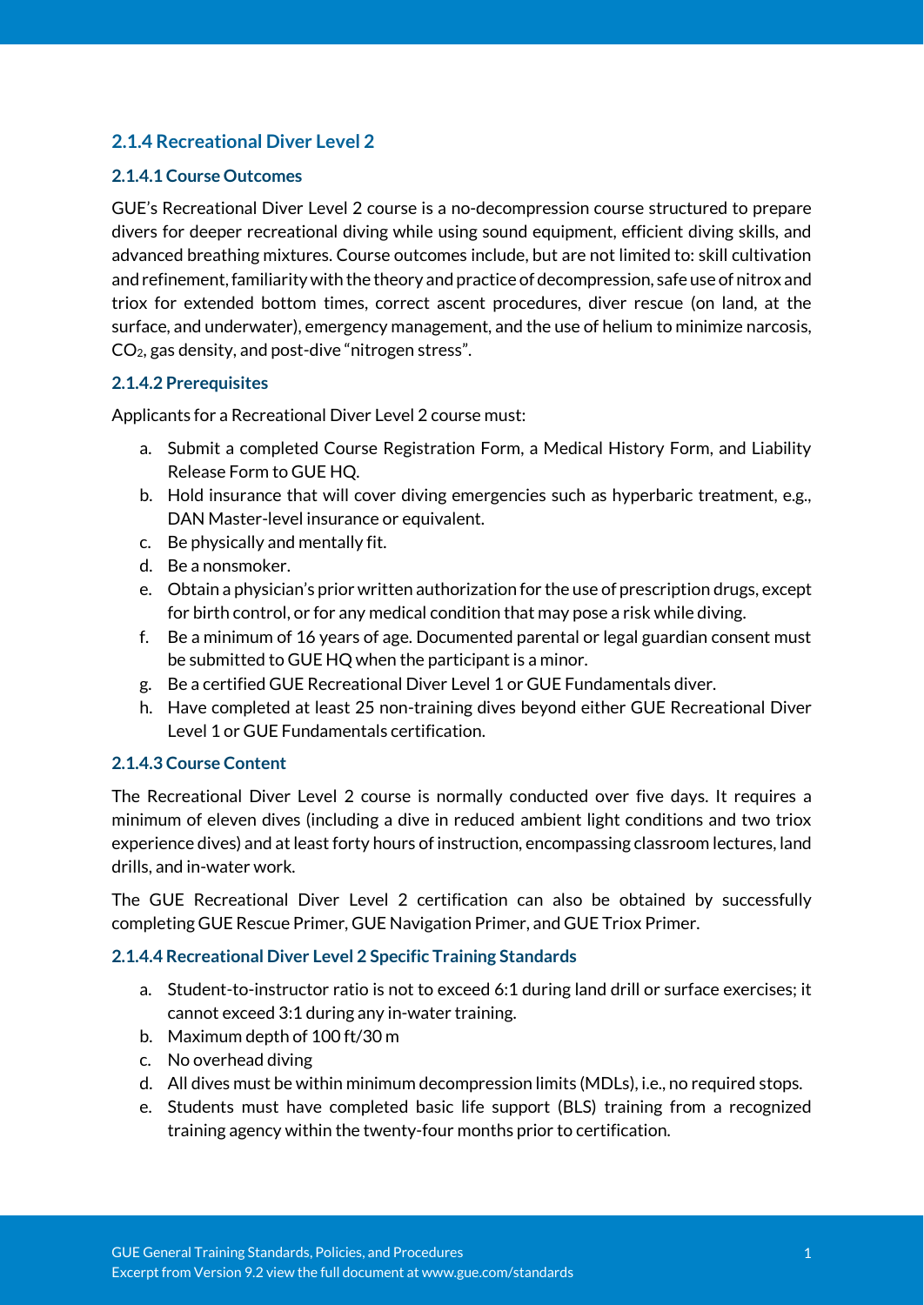## **2.1.4.5 Required Training Materials**

GUE training materials and recommended reading as determined by the course study packet received via online download after GUE course registration.

#### **2.1.4.6 Academic Topics**

- a. Introduction: GUE organization and course overview (objectives, limits, expectations)
- b. Applied diving physics
- c. Applied diving physiology
- d. Situational awareness
- e. Breathing gas overview
- f. Dive planning, gas management, and logistics
- g. Introduction to triox
- h. Decompression overview and minimum decompression procedures
- i. Diving safety and accident prevention
- j. Rescue diving techniques, emergency management, and diving-related BLS skills

#### **2.1.4.7 Land Drills and Topics**

- a. GUE EDGE and pre-dive drill sequence, including gas analysis
- b. Rescue skills, including managing a rescue scenario, swimming and non-swimming assists, egression techniques, controlling a distressed diver, underwater search patterns, managing and surfacing an unconscious diver
- c. Navigation skills using a compass, guideline, and natural navigation
- d. Light and touch communication protocols

#### **2.1.4.8 Required Dive Skills and Drills**

- a. Must be able to swim at least 300 yds/275 m in less than 14 minutes without stopping. This test should be conducted in a swimsuit and, where necessary, appropriate thermal protection.
- b. Must be able to swim a distance of at least 50 ft/15 m on a breath hold while submerged.
- c. Demonstrate proficiency in safe diving practices, including pre-dive preparation, inwater activity, and post-dive assessment.
- d. Demonstrate awareness of team member location and a concern for safety, responding quickly to visual indications and dive partner needs.
- e. Efficiently and comfortably demonstrate how to donate gas to an out-of-gas diver in multiple gas-sharing scenarios.
- f. Demonstrate a safe and responsible demeanor throughout all training.
- g. Demonstrate proficiency in surface marker buoy deployment.
- h. Demonstrate good buoyancy and trim, i.e., approximate reference is a maximum of 30 degrees off horizontal while remaining within 5 ft/1.5 m of a target depth.
- i. Demonstrate three propulsion techniques, including comprehension of the components necessary for a successful backward kick.
- j. Demonstrate proficiency during gas-sharing scenarios, including a direct ascent while managing minimum decompression obligations and the use of a surface marker buoy and spool.
- k. Demonstrate proficiency in the use of the primary, light including passive and active communication.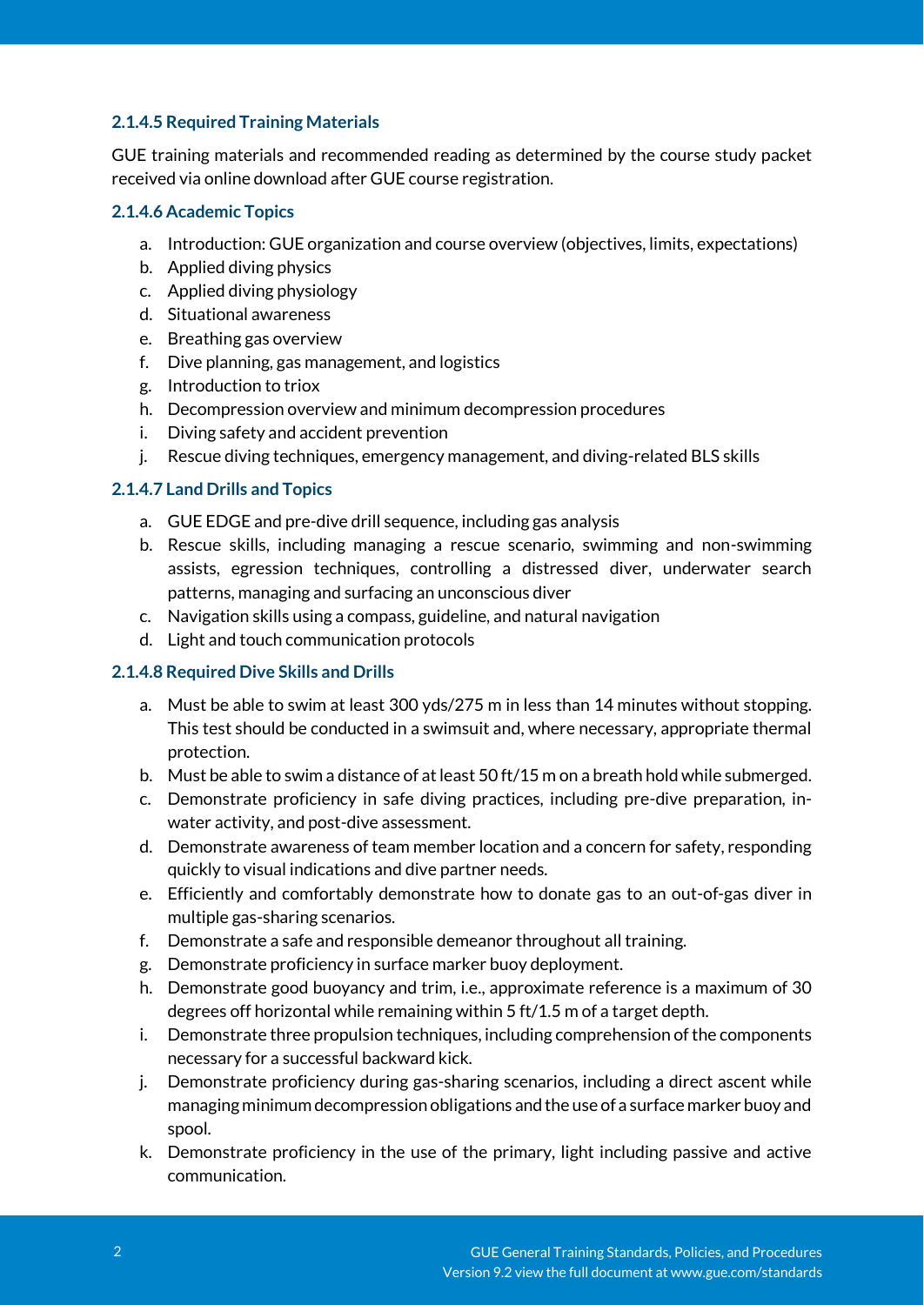- l. Demonstrate effective proficiency with proper ascents and descents, including the implementation of variable ascent rates.
- m. Demonstrate effective navigation using a compass and while managing a spool or reel as a guideline underwater.
- n. Demonstrate effective navigation using natural references.
- o. Demonstrate proficiency in fundamental diver rescue techniques, including assessing a rescue scene, supporting and recovering distressed, tired, and unconscious divers at the surface, recovering an unconscious diver to the surface, and a range of simulated diving incidents.
- p. Demonstrate basic equipment proficiency and an understanding of the GUE equipment configuration.

#### **2.1.4.9 Equipment Requirements**

GUE base equipment configuration as outlined in Appendix A, plus:

- a. Drysuit inflation system independent from back gas cylinders (while breathing a helium mixture, if using a drysuit)
- b. One primary and two backup lights
- c. One primary reel per team (optional)

Prior to the commencement of the class, students should consult with a GUE representative to verify equipment requirements and appropriateness of any selected equipment.

# Appendix A - GUE Base Equipment Configuration

The GUE base equipment configuration is comprised of:

- a. Tanks/cylinders: Students may use a single tank/cylinder with a single- or dual-outlet valve. Students may also use dual tanks/cylinders connected with a dual-outlet isolator manifold, which allows for the use of two first stages. Dual tanks/cylinders connected with a dual-outlet, non-isolator manifold can be used, but only in recreational (no decompression) diving, and are considered an alternative for a single tank/cylinder. Consult course-specific standards and your instructor to verify size requirements.
- b. Regulators:
	- i. Single tank: The first stage must supply a primary second stage via a 5 to 7 ft/1.5 to 2 m hose. A backup second stage must be necklaced and supplied via a short hose. The first stage must also supply an analog pressure gauge, inflation for the buoyancy compensator (BC), and (when applicable) inflation for a drysuit.
	- ii. Double tank: One first stage must supply a primary second stage via a 5 to 7 ft/1.5 to 2 m hose (7 ft/2 m hose is required for all cave classes), and inflation for the buoyancy compensator (BC). The other first stage must supply a necklaced backup second stage via a short hose, an analog pressure gauge, and (when applicable) inflation for a drysuit.
- c. Backplate system:
	- i. Is held to the diver by one continuous piece of webbing. This webbing is adjustable and uses a buckle to secure the system at the waist.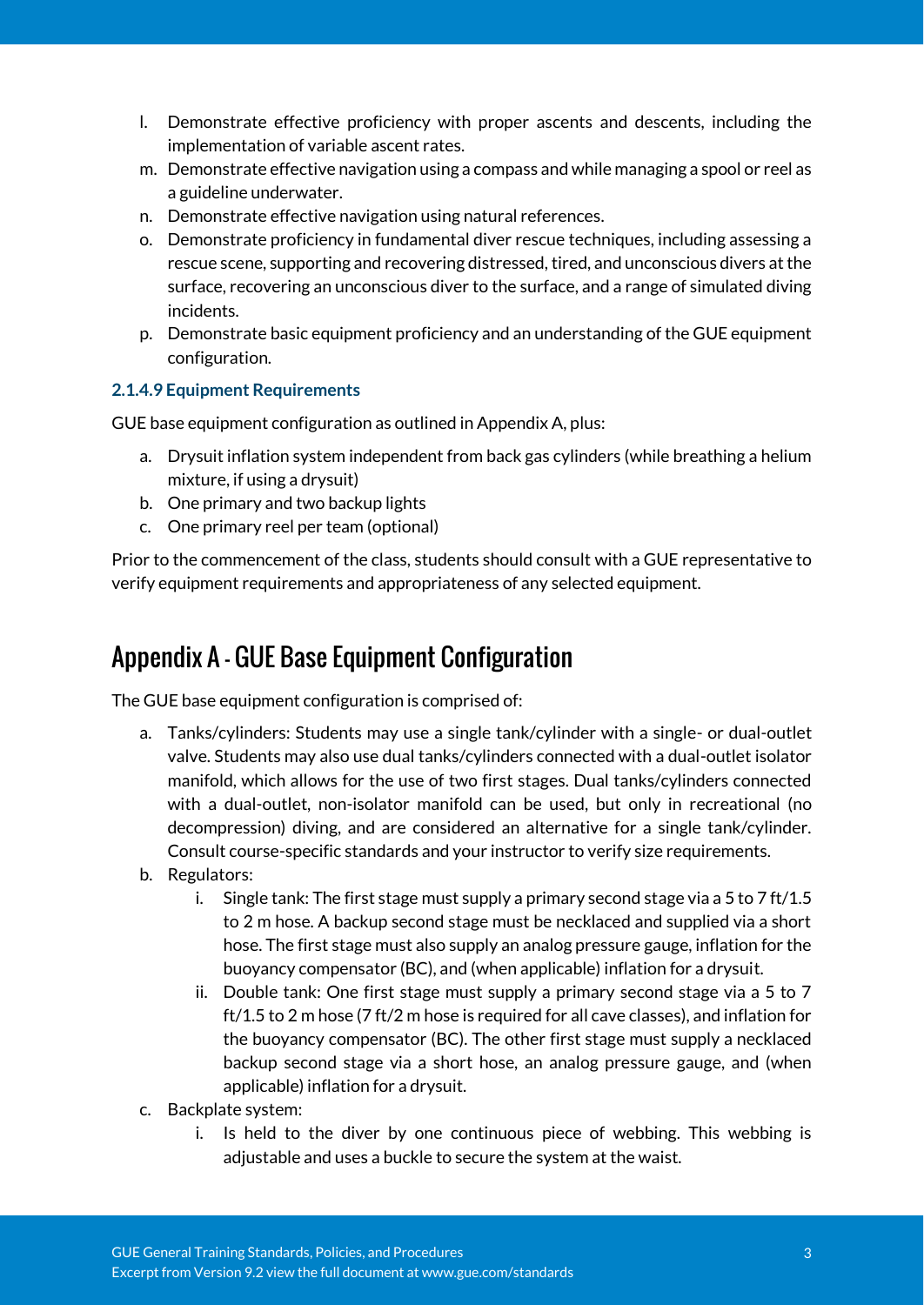- ii. A crotch strap is attached and looped through the waistband to prevent the system from riding up a diver's back.
- iii. The continuous webbing must support five D-rings;
	- 1. The first placed at the left hip
	- 2. The second placed in line with a diver's right collarbone
	- 3. The third placed in line with the diver's left collarbone
	- 4. The fourth and fifth are placed on the front and back of the crotch strap when divers plan to use advanced equipment such as DPVs.
- iv. The harness below the diver's arms has small restrictive bands to allow for the placement of backup lights. The webbing and system retains a minimalist approach.
- d. Buoyancy compensation device (BC):
	- i. A diver's BC is back-mounted and minimalist in nature.
	- ii. It is free of extraneous strings, tabs, or other material.
	- iii. There are no restrictive bands or restrictive elastic affixed to the buoyancy cell.
	- iv. Wing size and shape is appropriate to the cylinder size(s) employed for training.
- e. At least one time/depth measuring device
- f. Wrist-mounted compass
- g. Mask and fins: Mask is low-volume; fins are rigid, non-split.
- h. Backup mask
- i. At least one cutting device
- j. Wetnotes with pencils
- k. Surface marker buoy (SMB) with spool: when required, the SMB should be appropriate for environmental conditions and deployed using a spool with at least 100 ft/30 m of line.
- l. Exposure suit appropriate for the duration of exposure

## **Additional Course-Specific Equipment**

- a. Where required, back gas and stage cylinders are marked in accordance with the GUE General Training Standards, Policies, and Procedures document and configured in line with GUE protocols.
- b. When drysuit inflation systems are applicable, they should be sized appropriately for the environment; small tanks are placed on the left side of the backplate with larger supplies affixed to the diver's left back gas tank.
- c. Underwater lights:
	- i. When required, backup lights should be powered by alkaline batteries (not rechargeable) and stowed on the D-rings at a diver's chest.
	- ii. Backup lights should have a minimal amount of protrusions and a single attachment at the rear.
	- iii. The primary light should consist of a rechargeable battery pack and be fitted with a Goodman-style light handle.
	- iv. When burn time requirements create the need for an external battery pack, it should reside in a canister mounted on the diver's right hip.
- d. Guideline devices, as required during cave diving activities: